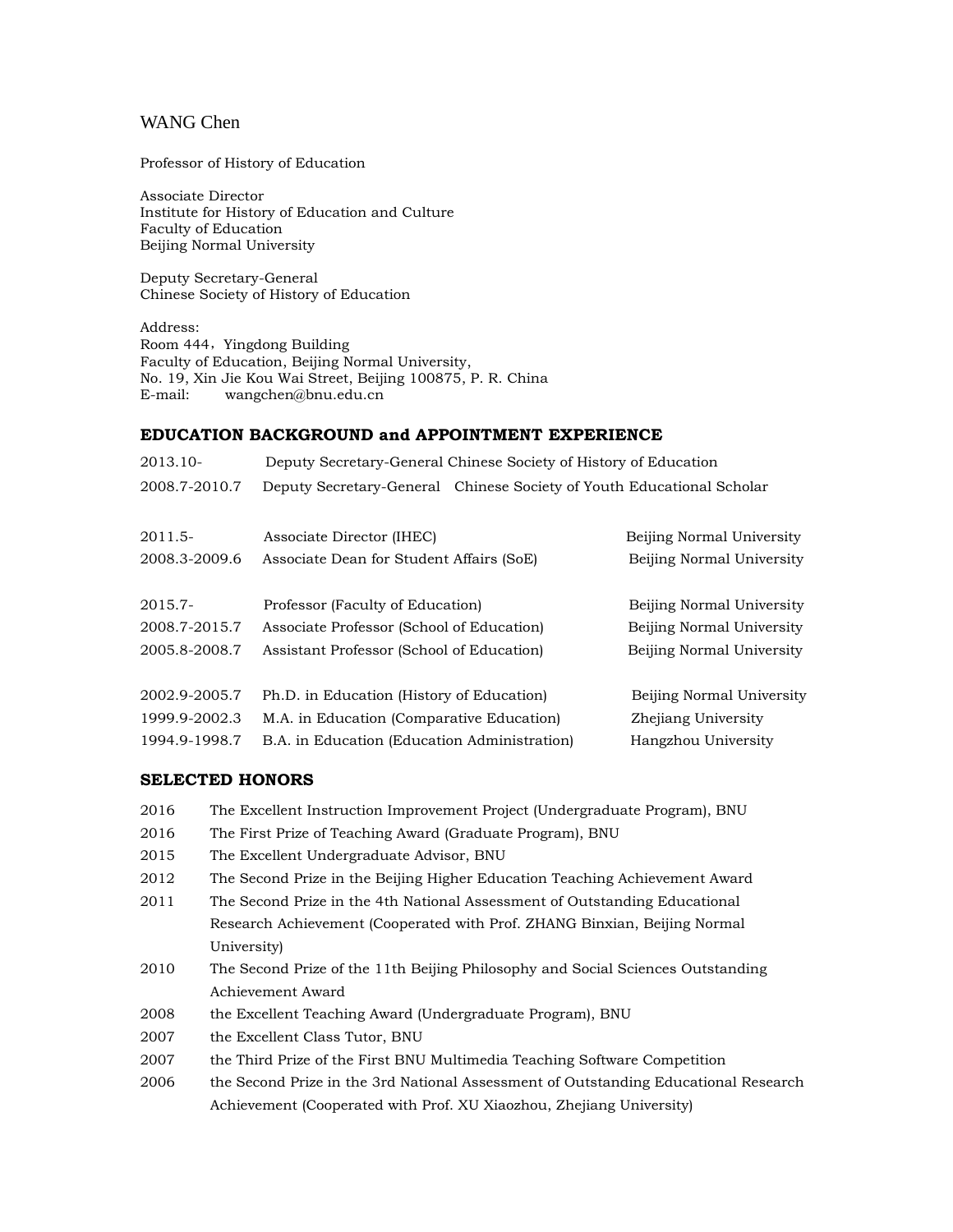## **RESEARCH GRANTS AND PROJECTS**

2016-2017 Culture and School Improvement Project, team leader; Maanshan City Government, Anhui Province.

2015-2016 Culture and School Improvement Project, team leader; Baohe District Government, Heifei, Anhui Province.

2012-2016National Fund of Social Science (Education Sciences), "A Study on the History of New-Conservatism's Idea of a University in U. S."; team leader; National Office for Education Sciences Planning.

2008-2011 Humanities and Social Sciences Research Fund, "A Study on the History of Traditional Idea of Western Universities"; team leader; the Ministry of Education

2008-2010 National Fund of Social Science, sub-task of "Master of Education" in the Research of the Standard and Assurance System of Graduate Education Quality; team leader

2008 Reform Project of Multimedia Teaching Methods in History of Western Education; team leader; Beijing Normal University

2006 Investigation of Education in Lucheng District, Wenzhou, Zhejiang Province; team member; Lucheng Education Bureau, Wenzhou

2005-2006 Social Science Fund for the Young Faculty, "A study on the traditional Intellectual Structure in the idea of Western Universities"; team leader; Beijing Normal University

2002-2005 The Tenth Five-year Planning Grants for Education Science, "the History of Western University"; team member; National Office For Education Science Planning

2002-2005 The Tenth Five-year Planning Grants for Education Science, "Regionality, Flexibility, and Diversity: the Course and Revelation of the American State University "; team member; National Office For Education Science Planning

2002-2005 The Tenth Five-year Planning Grants for Humanities and Social Sciences, "the History of Western Modern University"; team member; the Ministry of Education

### **MONOGRAPH**

WANG Chen (2016).*A Brief History of Foreign Education*. National Open University Press.

WANG Chen (2008). *The Traditional Ideas of A University: From J. H. Newman to Allen Bloom*. Beijing Normal University Press.

#### **BOOK CHAPTERS AND EDITED WORKS**

WANG Chen, Education Thought during the Middle Ages in Western Europe& Education Thought in Reformation Era(forthcoming), In ZHANG Binxian (Ed.),*A History of Western Educational Thought*,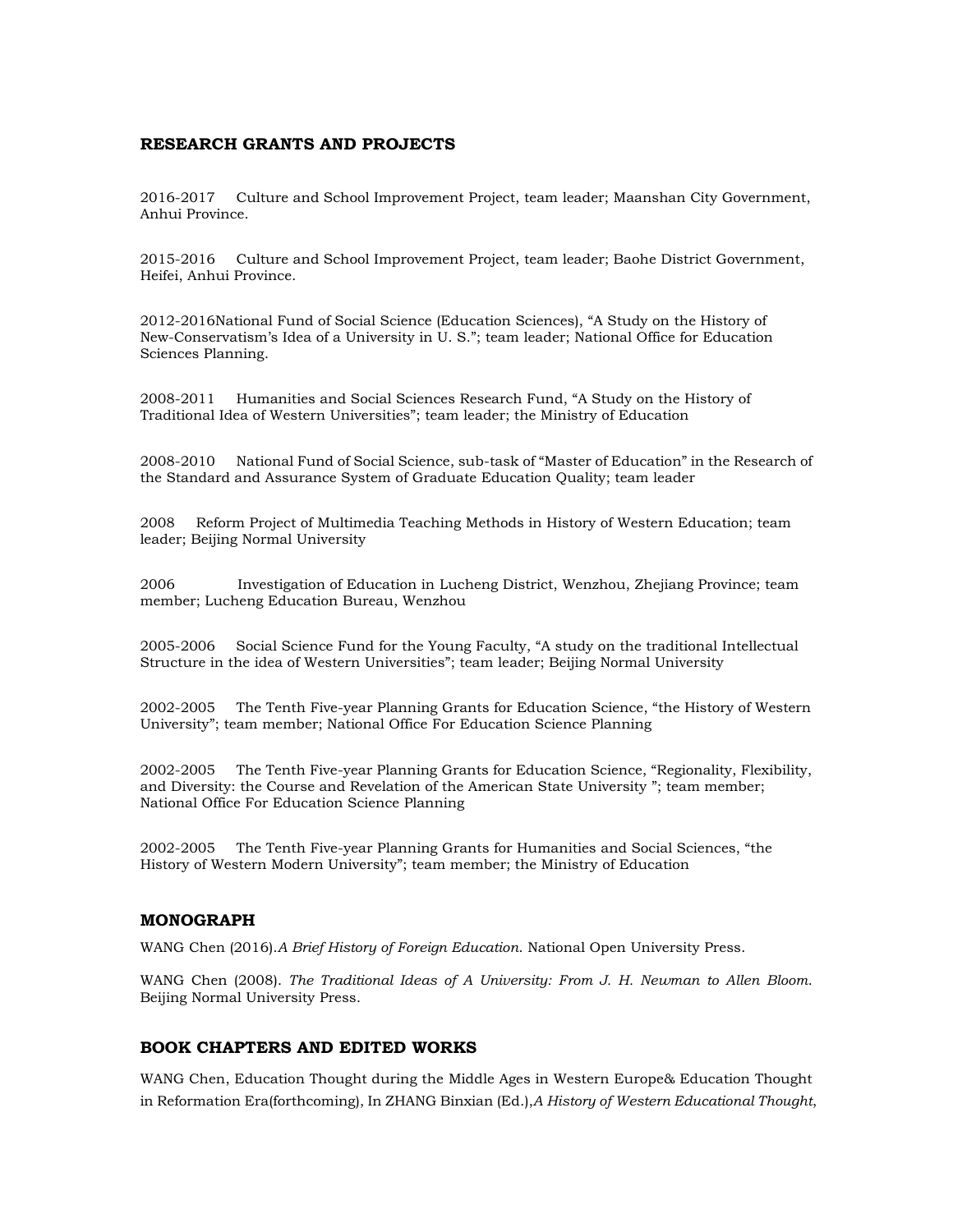Higher Education Press.

WANG Chen, Existentialism Education Thought(forthcoming), In WANG Yingjie (Ed.), *On Contemporary Educational Thought*, Higher Education Press.

WANG Chen, Xu Li & Edward P. St. John (forthcoming), *Higher Education and Social Justice: U. S. and Chinese Perspectives*, AMS Press.

Edward P. St. John, Cliona Hannon & Wang Chen(forthcoming), *Higher Education Leadership in Universities, Colleges, and Technical Schools Around the World*. In Duncan Waite (Ed.)*The International Handbook of Education and Leadership*. Wiley Blackwell.

WANG Chen(2011). Modern Educational Thought. In ZHANG Binxian(Ed.) A History of Western Educational Thought (Textbook).People's Education Press.

WANG Chen (Co-Editor). (2008). *The Origin of Modern Education*, and *The Backwash In The Development of Modern Education*. In ZHANG Binxian (Ed.), *The History of Westen Education.* (Textbook). Educational Science Publishing House.

WANG Chen (Co-Editor). (2007). *Robert M. Hutchins's Philosophy of Higher Education*. In ZHANG Binxian (Ed.), *The Philosophy of Western Higher Education.* (Textbook). Beijing Normal University Press.

WANG Chen (2007). *Educational Thoughts and Trends in the Early 20th Century.* In ZHANG Binxian (Ed.), *The History of Thoughts of Western Education*. (Textbook). Higher Education Press.

WANG Chen (Co-Editor). (2007). *The Educational Mechanism of Power Reproduction and the Birth of National Elite: Interpretation of Pierre Bourdieu'sLa Noblesse d'État*. In ZHANG Binxian (Ed.), *The University: Social Stratification and Social Mobility*. Beijing Normal University Press.

WANG Chen (2007). *Newman's the Idea of a University*, and *Hutchins' The Higher Learning In America*. In ZHANG Binxian (Ed.), *19 Most Influential Educational Works in the History.* Shan Xi People's Press.

WANG Chen(2003). *Higher Education Epistemology*, and *Function of Higher Education.* In XU Xiaozhou (Eds.), *An Interdisciplinary point of view: On Higher Education.* People's Education Press.

#### **TRANSLATION WORKS**

WANG Chen, ZHANG Huan(2013). *Education in the Forming of American Society: Needs and Opportunities for Study* by Bernard Bailyn, Anhui Education Press.

WANG Chen (2008).*The Political University: Policy, Politics, and Presidential Leadership in the American Research University* by Robert M. Rosenzweig. In ZHANG Binxian (Ed.) and WANG Chen (Associate Editor) *Translation Books of the Studies of America Research University*. Hebei University Press.

WANG Chen (Proofreader). (2008). *A History of the University in Europe, Volume*Ⅰ*, Universities in*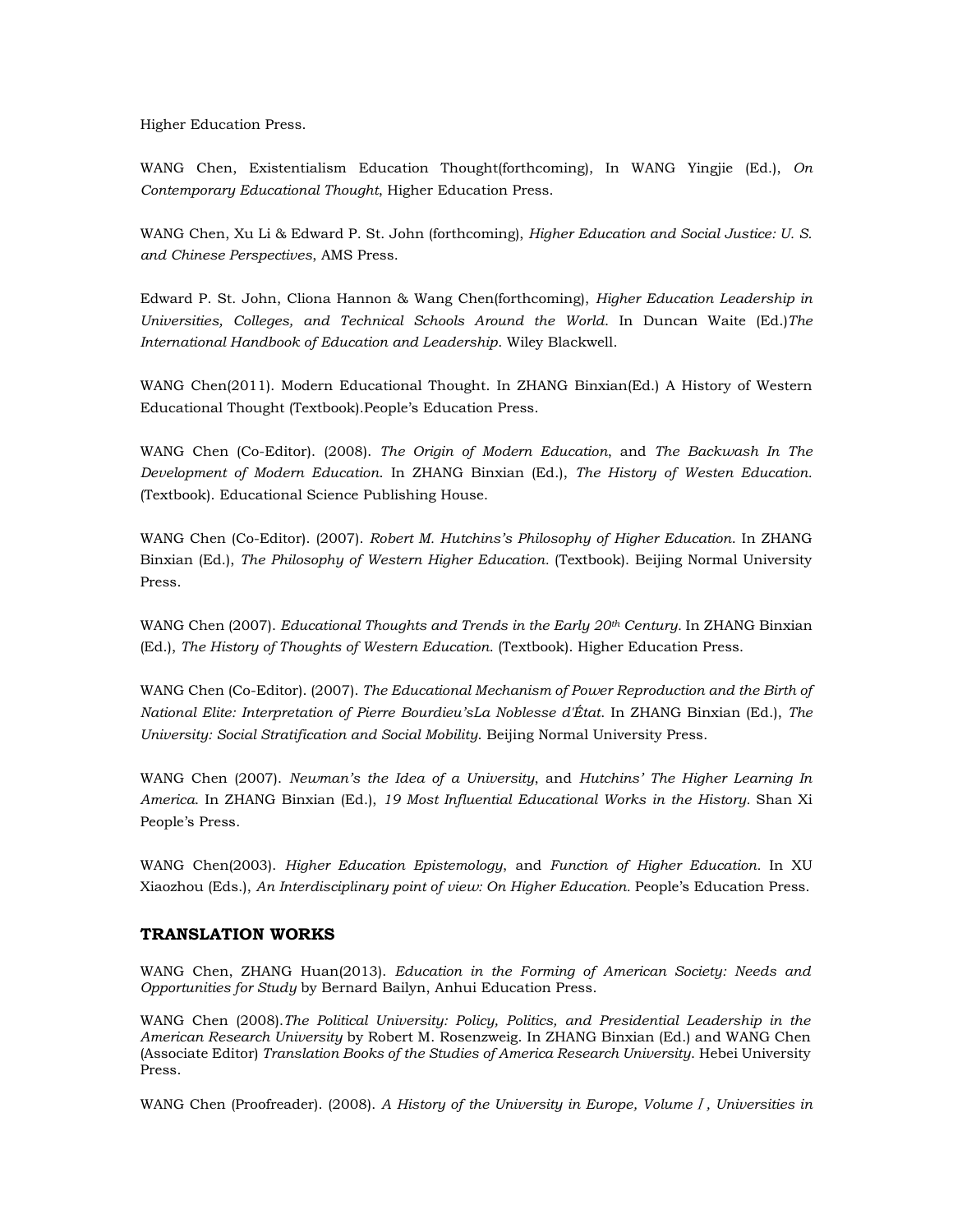*the Middle Ages* edited by Hilde de Ridder-Symoens*. Hebei University Press.* 

WANG Chen (Co-translated with Prof. YANG Kerui). (2008). *The Public Research University: Serving The Public Good In New Times* edited by Darrell R. Lewis and James Hearn. Hebei University Press.

### **SELECTED JOURNAL ARTICLES**

ZHENG Xiuhui &WANG Chen, Hutchins Education for Understanding and the Construction of a Learning Society, *Tsinghua Journal Education*(CSSCI),36:3(May)76-81.

WANG Chen (2015). From Ideas to Patterns of Thoughts: The Evolution of Paradigm in the History of Intellectual Thought. *Education Journal of Renmin University of China*, No.1(Mar.) 145-160.

WANG Chen& CHEN Pu(2014), Crisis behind Prosperity: Analysis of Deep Problems with Chinese Academic Profession, *Tsinghua Journal Education*(CSSCI),35:2(Apr.)35-42.

WANG Chen and ZHOU Jun (2014). Improving Equity in Chinese Higher Education through Actionable Research: Its Contexts, Possibilities and Issues. *SuZhou University Journal of Educational Science*,v.2;No.3(02) 46-56.

WANG Chen (2014). Faces of a University as Gemeinschaft: Academic, Virtue and Politic——An Interpretation of Edward Shils's Idea of a University in Sociological Tradition. *Peking University Education Review*(CSSCI).v.12; No. 2(Apr.)165-181.

WANG Chen, CUI Yalu & WAN Chi (2013). The Strategy and Method for School Culture Permeating through the Classroom Instruction: A Case Study of the Elementary School Affiliated to Beijing First Normal Academy.*Educational Science Research*, 225(Dec.)19-24.

WANG Chen& ZHANG Binxian (2013). Bernard Bailyn and the New History of American Education:A Review on Education in the Forming of American Society. *Tsinghua Journal of Education*(CSSCI). 34:1(Feb.)27-34.

WANG Chen(2012).The Noesis of Philosopher and the Road for Beyond in Modern Cave: An Interpretation of Allan Bloom's Idea of Universities. *Tsinghua Journal Education*(CSSCI),33:2(Apr.)3-10.

WANG Chen(2012).Systematic Method and Its Bounds of the Research on History of Educational Thought. *Educational Research*(CSSCI), 33:3(Mar.)125-129.

WANG Chen(2012). The History, Modes and Experience of Canon Education in the U.S.. *Journal of Educational Studies*(CSSCI),8:1(Feb.),19-27.

WANG Chen(2011). The Prehistory of University's Idea and Its Origin before Newman: Centered on Appearance of "Idea" and Its Expansion. *Journal of Higher Education*(CSSCI), 32:11(Nov.), 83-89.

WANG Chen(2011).Comment on Reform Measures for High-quality Balanced Development of Basic Education in U.S.. *Academics*(CSSCI), (Aug.), 209-217.

WANG Chen(2011).Pursuit for High Quality and Equilibrium in Basic Education: The Experience in U.S.. *Renmin University of China Education Journal*, 1:2(Jun.),95-105.

WANG Chen (2009). On the Religious Factors of Newman's Idea of University. Social Sciences Edition,*Journal Of China University Of Geosciences* (CSSCI), 9:2(Mar.), 68-72.

WANG Chen (2009). The Debate about the Modes of Education by Great Books in America and Its Problems. *Journal of Educational Studies* (CSSCI), 5:5(Oct.), 13-17.

WANG Chen (2008). 30 Years of Research in History of Western Education: From difficult Recovery To Dynamic Innovation. *Tsinghua Journal Of Education*(CSSCI), 29:6 (Dec.), 35-42.